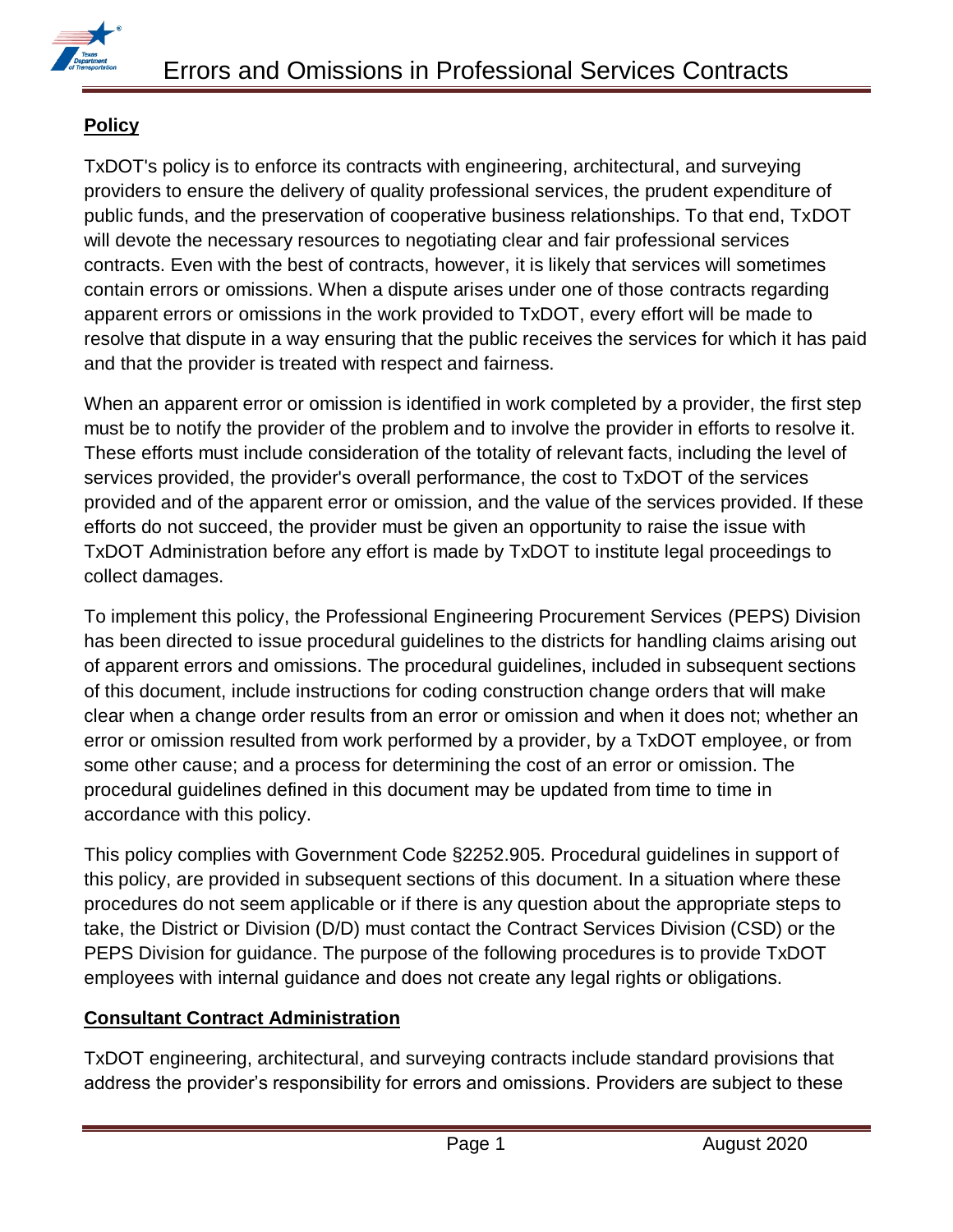provisions before, during, and after construction of a project, as well as before and after contract termination.

Errors and omissions identified prior to project construction must be corrected at the provider's expense with no additional cost to TxDOT. During and after construction, errors and omissions can result in additional costs that TxDOT would not have incurred if the construction plans had been correct. Under contract law, the resulting additional costs are considered damages that TxDOT is entitled to collect.

These procedures are written to address engineering contracts involving the development of construction plans, specifications, and estimates (PS&E), typically at the district level. They can be adapted and applied to other engineering, architectural, and surveying services where errors and omissions are an issue at the District or Division (D/D) level.

TxDOT staff can contact CSD or the PEPS Division regarding questions about the contract or these procedures.

The phrase error and omission is used throughout this document to mean an error, an omission, or a combination of error and omission.

## **Error and Omission Identification and Communication**

Even with the best of contracts, it is likely that services will sometimes contain errors and omissions. A problem resulting from an error and omission may be identified during the development of the PS&E, as well as before, during, or after construction. Errors and omissions identified during PS&E development are corrected at the provider's expense with typically no or negligible additional cost to TxDOT. Errors and omissions identified during construction, however, can potentially result in significant additional cost to TxDOT. When an apparent error and omission is identified, TxDOT must notify the provider and give it an opportunity to assist in addressing the problem in the event the provider will be held responsible for additional cost over and above what TxDOT would have paid had there not been an error and omission. TxDOT must maintain documentation of any notifications to the provider.

It should become common practice, when practical, to keep the provider contract active through the construction phase. Also, routinely include the provider and TxDOT Project Manager (TxDOT PM) for the design phase in the pre-construction meeting.

Appropriate TxDOT and provider contacts must be identified prior to construction in case the need for communication arises during construction. The TxDOT personnel managing the construction project must know the plan for making contact and communicating with the appropriate staff within TxDOT and with the provider. If the professional services contract is no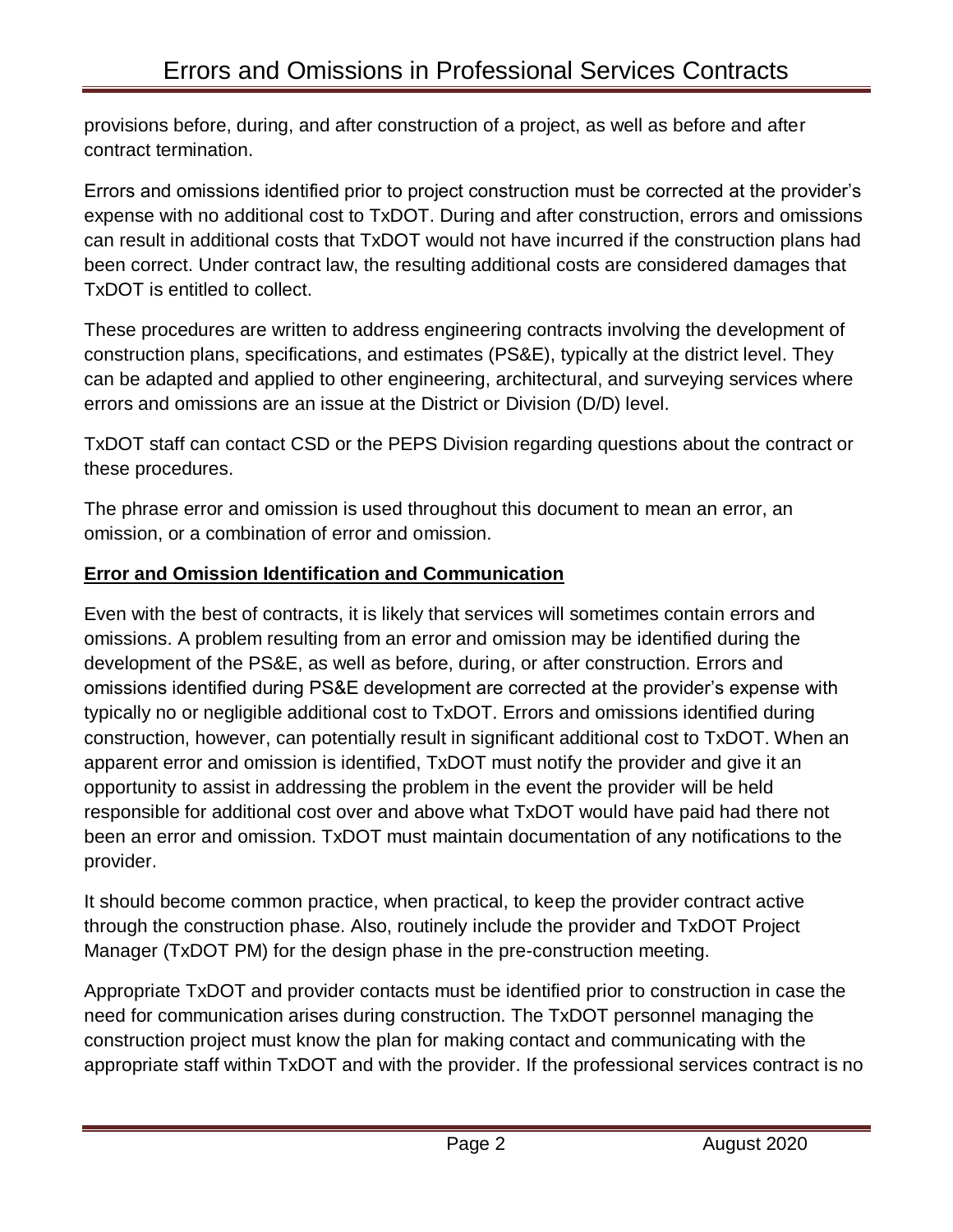longer active, TxDOT must still contact an appropriate person at the provider firm rather than contacting the engineer responsible for the design directly.

## **Error and Omission Correction**

Providers are responsible for promptly correcting errors and omissions without compensation. In the situation of a dispute concerning whether or not the work is compensable, the provider is not in a position to delay the work. The professional services contract specifically addresses disputes and must be referenced in the event of a potential delay by the provider.

#### **PS&E Development**

During the development of the PS&E, the provider submits plans for TxDOT review. The provider is expected to develop the design and the plan set correctly. In addition, the provider is expected to conduct quality control reviews prior to each interim and final submittal. A certain level of mark-ups and changes are expected at each stage. Routine mark-ups and design changes identified at the request of TxDOT or due to a D/D preference are not the result of provider errors and omissions and must be paid for accordingly.

If an apparent error and omission is identified in the provider submittal, such as an incorrect design or unacceptable plan sheet preparation, the TxDOT PM for the design phase must clearly identify and communicate the error and omission to the provider and indicate what is required to be revised at the provider's expense. The communications must be documented for consideration in the provider's evaluation and in case problems occur during construction. The TxDOT PM must be clear and coordinate, as appropriate, to address any questions.

## **Project Construction**

Project construction is the responsibility of area and project offices. The TxDOT PM for the construction phase is responsible for coordinating with the construction contractors and design providers, as needed. One standard procedure cannot identify every error and omission situation and the specific outcome. There will always be steps in the process where judgment is required. To the extent possible, districts must strive for consistency among area offices in the identification and evaluation of provider errors and omissions.

When an apparent error and omission is identified, TxDOT must notify the provider and give it an opportunity to assist in addressing the problem. TxDOT must maintain documentation of any notifications to the provider.

If TxDOT requires revisions to the PS&E to correct the error and omission, the TxDOT PM from the design phase must be consulted to determine if there are other factors that should be considered in determining responsibility for the error and omission. The appropriate TxDOT staff must identify and communicate the errors and omissions to the provider, and indicate what is required to be revised at the provider's expense.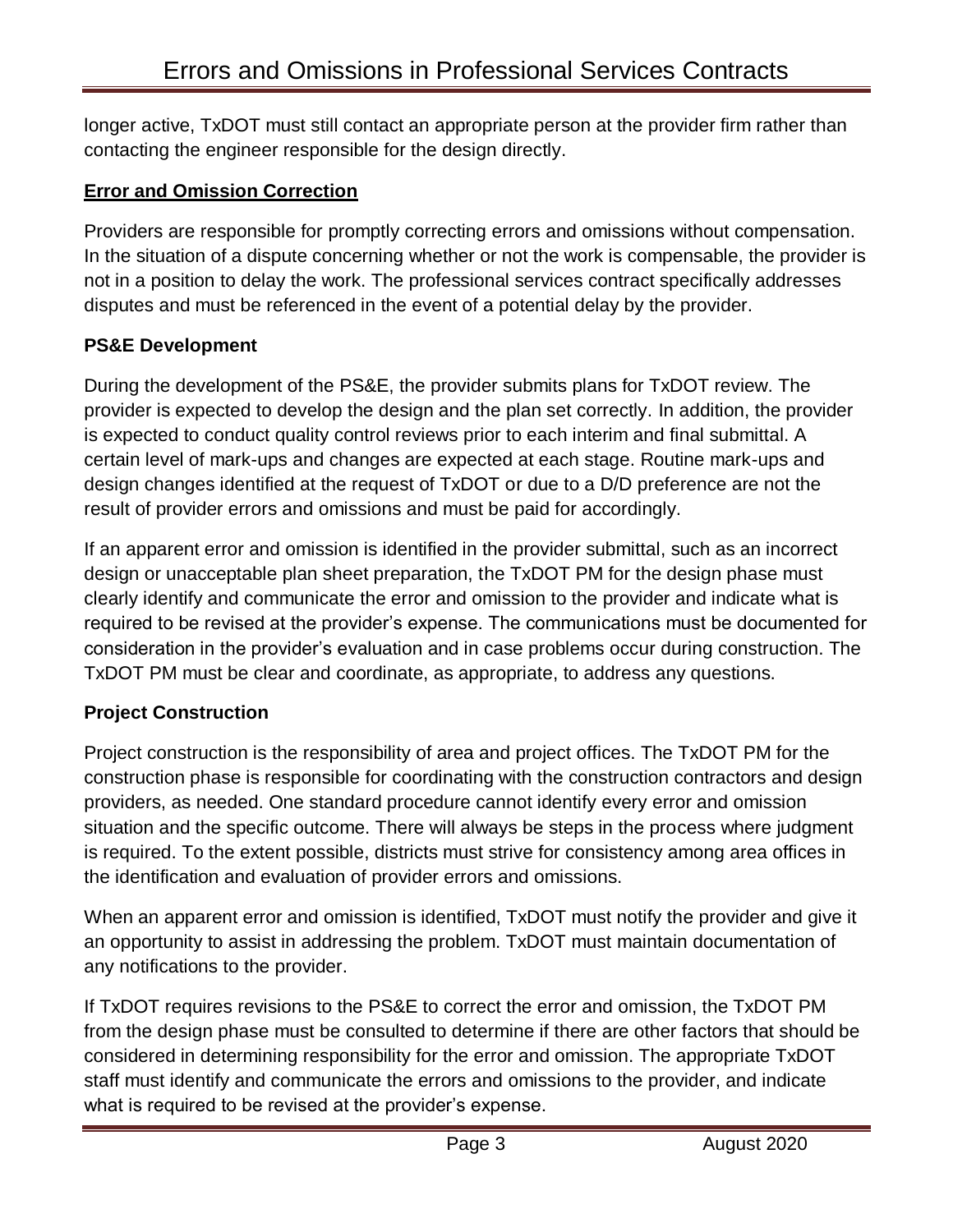Adequate internal coordination and communication is important to avoid, for example, identifying a problem such as the elimination of a particular item as a provider error and omission, only to find out later that TxDOT specifically directed the provider to eliminate the item during design process.

### *PS&E Revision by the Provider*

In most cases, the provider is available to make the requested revisions. Revisions requested and made unrelated to an error and omission must be paid for as construction phase services or by supplemental agreement to the professional services contract, depending on the magnitude of the revision.

#### *PS&E Revision by TxDOT*

For a revision resulting from an error and omission, the provider will be given the first opportunity to make the revision. If it is not possible for the provider to make the revision or TxDOT determines it is in its best interest to make the revision, a TxDOT engineer can revise the plans. The PS&E Preparation Manual, Ch. 2, Sect. 2 provides specific guidance on a onetime notification step to provide for TxDOT revision of provider plans. If this notification was not made, then the TxDOT engineer making the revisions is responsible for following the notification requirements of the Texas Board of Professional Engineers.

#### **Change Orders**

#### **Overview**

Change orders should be completed according to the guidance in the Construction Contract Administration Manual, Ch. 7.

When an apparent error and omission is identified that may result in a change order, TxDOT must notify the provider and give it an opportunity to assist in addressing the problem. TxDOT must maintain documentation of any notifications to the provider. Necessary revisions to the PS&E must be addressed as indicated in the **Error and Omission Correction** section of this document.

Before selecting a change order code, such as 1B or 1E, to designate a problem as provider error and omission, adequate communication must occur between appropriate TxDOT staff from design and construction to make an informed initial assessment of responsibility for the change order. Examples of appropriate factors to be considered include:

- specific direction provided by TxDOT during design;
- consultant design scope of work;
- design information provided to the consultant;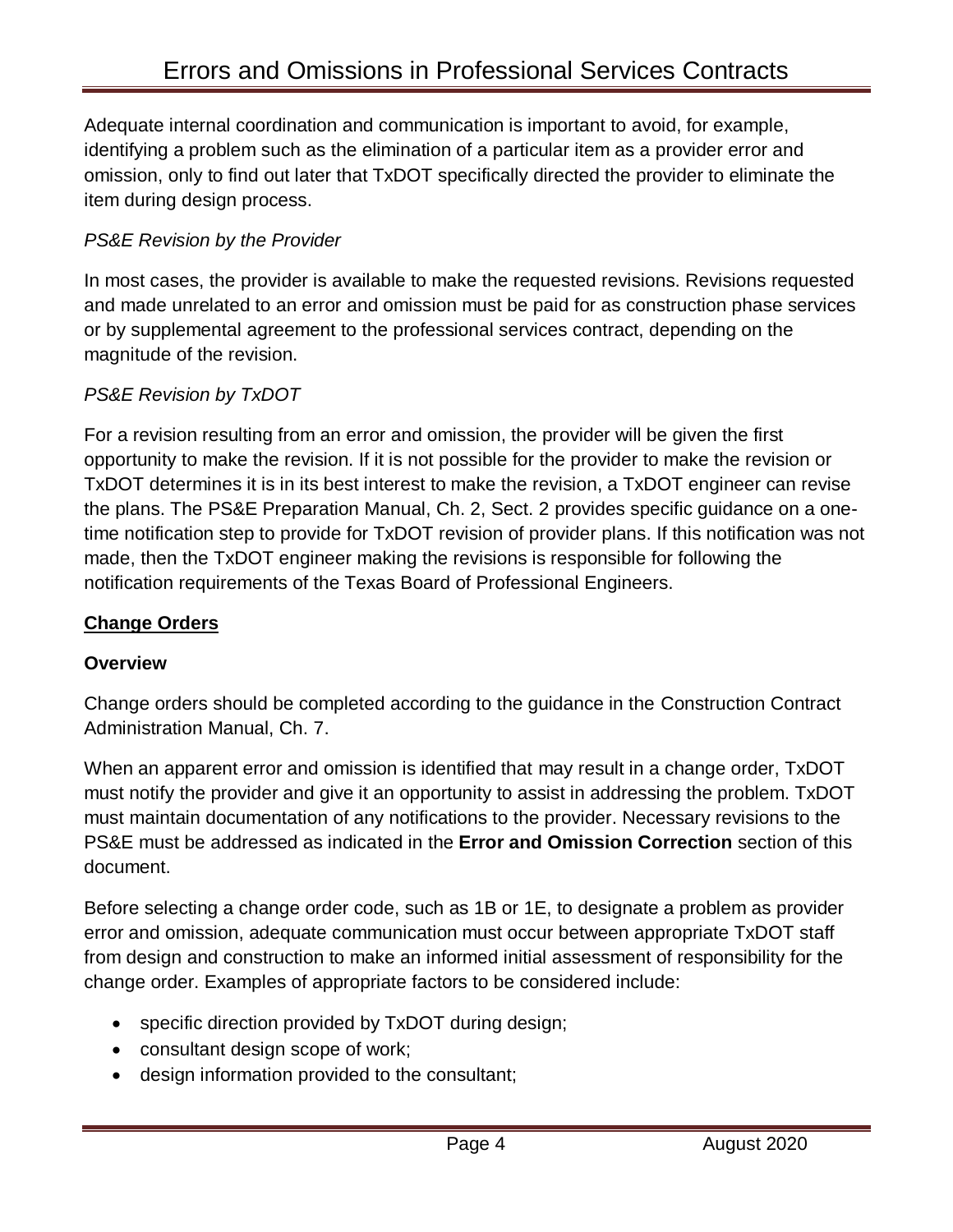- the type of project and necessity for assumptions when detailed design is not applicable;
- applicable standards and specifications in effect when the work was done;
- changes to department policy, standards, and specifications that occurred during design;
- changes in site conditions after the project was let (i.e. new development, redevelopment);
- the relationship of the problem to previous changes approved in the construction contract;
- the decision by TxDOT or the contractor to re-design, move, extend, or change something because of field conditions that could not have been reasonably anticipated by the consultant;
- the construction contractor's use of applicable plan sheets and their responsibility to comply with the construction contract and notify the department of a potential conflict or problem; and
- any other design coordination issues that may have affected the development of the plans.

The intent is to be reasonable by considering appropriate factors in determining distribution of responsibility for the change order among the design provider, TxDOT, and the construction contractor and not to simply look for a way to remove responsibility from the provider. There are cases where the responsibility will be shared.

The intent of this step is to make an effort to get the change order code reasonably correct if, or when, it involves consultant errors and omissions. This is not intended to be an allconsuming exercise, potentially affecting TxDOT's day-to-day management of the construction project or the contractor's schedule.

A change order must not be delayed because of a dispute or complications with the provider associated with determining the recoverable additional cost component. These issues must be addressed separately with the provider within a reasonable time after change order execution.

# **Reason Codes**

There are seven categories which include over 40 change order reason codes. The Error and Omission category includes five reason codes. These codes should be used only if the change results from an error and omission.

- 1A –Incorrect PS&E (TxDOT design)
- 1B –Incorrect PS&E (Consultant design)
- 1C –Other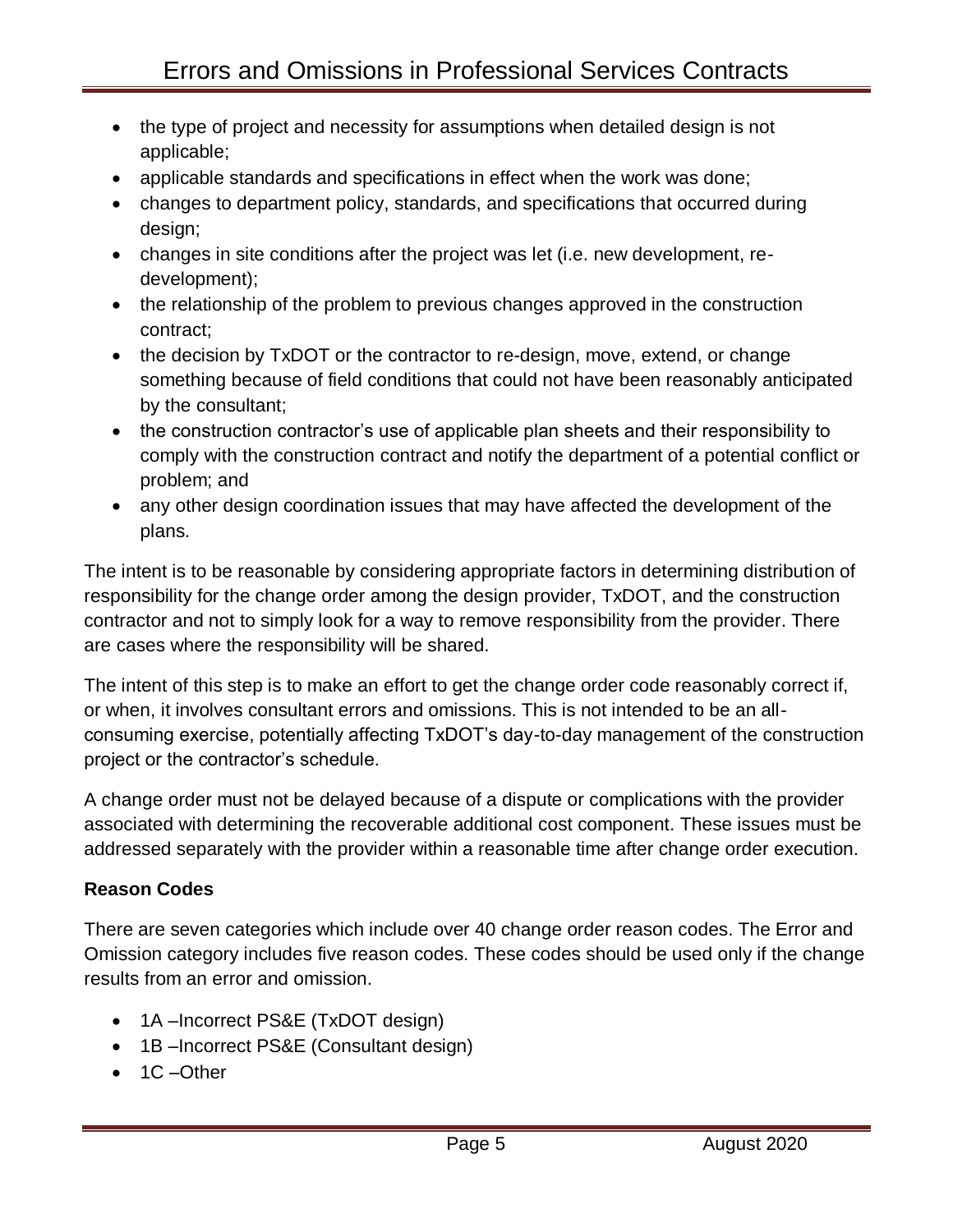- 1D Design error or omission that resulted in delay, rework, or inefficiencies (TxDOT design)
- 1E –Design error or omission that resulted in delay, rework, or inefficiencies (Consultant design)

These Error and Omission codes are described in greater detail in the following paragraphs.

# *Reason Codes 1A (TxDOT design) and 1B (consultant design)*

These reason codes should be used when the error and omission change order does not include additional cost to TxDOT as described in the discussion of recoverable additional cost in this Section. Incorrect PS&E is generally defined as PS&E developed by TxDOT or a provider including for example, a design error, incorrect items or quantities, missing bid items, incorrect methods of payment, incorrect elevations or references, or other forms of incorrect information. Incorrect PS&E (Reason Codes 1A or 1B) should be used if the error and omission change order has not or will not result in a contractor delay or is not associated with rework by the contractor. Rework refers to work in the field that has to be taken out in order to perform reconstruction correctly. If the change order includes additional cost to TxDOT, as described in the discussion of recoverable additional cost in this Section, reason code 1E should be used instead of 1B.

# *Reason Codes 1D (TxDOT design) and 1E (consultant design)*

These reason codes should be used when the error and omission change order does include additional cost to TxDOT that would not have been incurred had the construction plans been correct. These costs are considered recoverable additional costs and they are described in the discussion of recoverable additional cost below. This also includes incorrect PS&E developed by TxDOT or a provider that does result in a contractor delay, rework, or inefficiencies that contribute to the additional cost. See the discussion of recoverable additional cost in this Section. Rework refers to work in the field that has to be taken out in order to perform reconstruction correctly.

# *Reason Code 1C*

This reason code should be used when there is an error and omission in the PS&E, but the other codes are not appropriate. This can occur when the PS&E was prepared by TxDOT, but the fault (all or partial) cannot be assigned to TxDOT, which results in reason codes 1A and 1D being inapplicable. It can also occur when the PS&E was prepared by a provider under contract to TxDOT, but the fault (all or partial) cannot be assigned to the provider, which results in reason codes 1B and 1E being inapplicable. Finally, it can occur when the PS&E was provided to TxDOT by a third party, such as a donor or a local government as described later in this Section.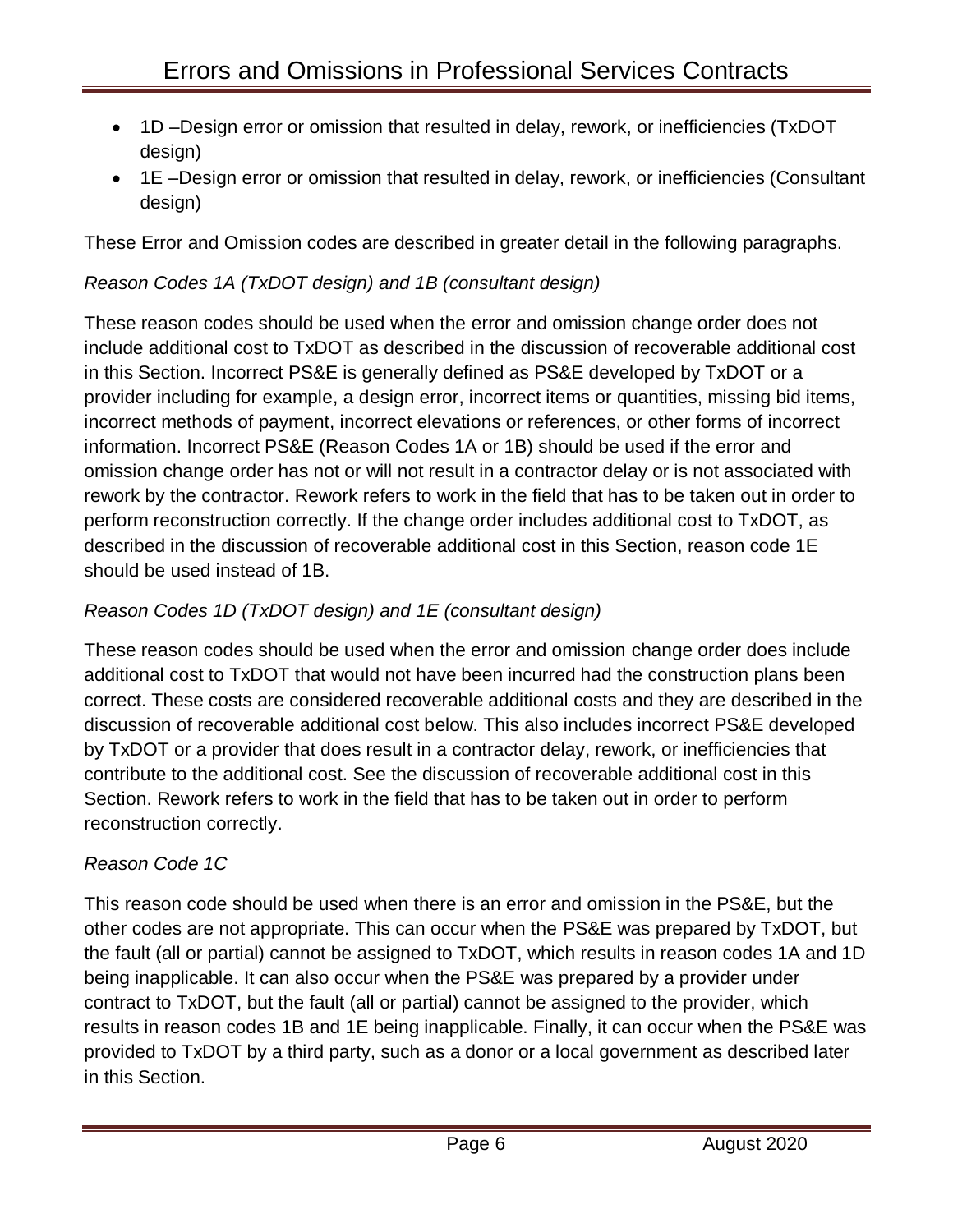Assignment of fault in determining distribution of responsibility for the change order must take into consideration the appropriate factors as identified above.

The change order must not be delayed because of a dispute or complications associated with determining the recoverable additional cost component. These issues must be addressed separately with the provider within a reasonable time after change order execution.

Reason code 1C must not be used simply to avoid the process of pursuing the recovery of costs.

A change order may initially be coded and executed as something other than reason code 1E, such as 1B or 1C. If it is determined later that the change order includes recoverable additional costs as described in the discussion of recoverable additional cost later in this Section, the change order must be treated as a 1E change order. Currently, change order codes cannot be changed after execution. This does not, however, prohibit TxDOT from pursuing the recovery of additional costs, as appropriate.

Table 1 provides a summary of error and omission reason codes applicable to TxDOT provider plans.

| Reason Code            | No.<br>Additional<br>Cost | Recoverable<br>Additional<br>Cost | Responsibility cannot be identified and no basis<br>for negotiating distribution of responsibility |
|------------------------|---------------------------|-----------------------------------|----------------------------------------------------------------------------------------------------|
| 1B - Incorrect<br>PS&E | X                         |                                   |                                                                                                    |
| 1E -Delay or<br>rework |                           | X                                 |                                                                                                    |
| 1C - Other             |                           |                                   | Х                                                                                                  |

# **Table 1: Reason Codes Applicable to TxDOT Provider Plans**

Inconsistent or inappropriate identification of reason codes can affect statewide numbers that are subject to internal and external audits, and can affect how TxDOT is perceived in managing its work.

# **Recoverable Additional Cost**

All change order costs resulting from an error and omission are not automatically the responsibility of the provider. Development of the change order cost may reveal two different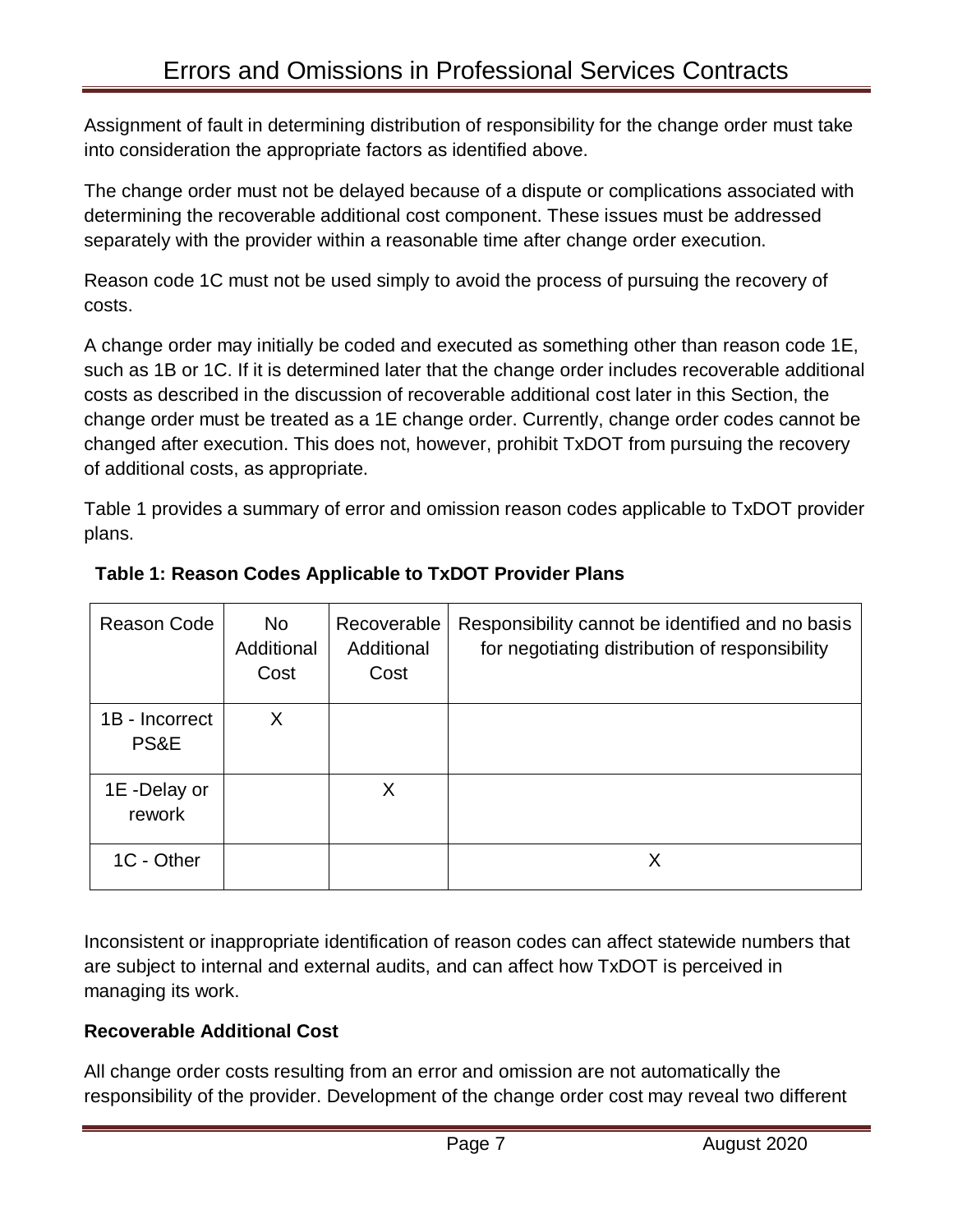cost categories. There can be costs that TxDOT would have incurred if the plans had been correct, and there can also be costs that TxDOT would not have incurred had the construction plans been correct, which are the additional costs to be recovered. In some cases, the entire change order may be considered additional cost.

Back-up documentation for a change order coded 1E must show the estimated additional cost to be recovered. If the estimate is adjusted after coordination with the provider, the documentation must be updated to show the estimate revisions and the considerations for adjusting the estimate, such as:

- the level of services provided;
- the cost to TxDOT of the services provided and of the apparent error or omission;
- the value of the services provided;
- the provider's overall performance;
- other appropriate errors and omissions considerations referenced above; and
- any negotiation or compromise with the provider.

If a change order is identified as including recoverable additional cost to TxDOT (Reason code 1E), the resulting additional cost must be pursued according to the procedures described later in this section.

## *PS&E Provided by a Donor or Local Government*

Sometimes PS&E is provided by a donor or local government. An error in that PS&E may result in a change order with costs to TxDOT that are in addition to the costs that would have been incurred if the PS&E had been correct. This is not a professional services contract issue because there is no direct contract between TxDOT and a professional services provider. Rather, TxDOT's rights and responsibilities will be governed by the contract between TxDOT and the donor or local government. This contract is usually in the form of a donation agreement, advance funding agreement, or interlocal agreement. Contact CSD to request information about these agreements and to ask questions about whether to proceed or how to proceed in recovering these additional costs.

# *Actual Cost*

The additional cost to be recovered should represent actual cost to TxDOT as included in the change order. Engineering & Contingency (E&C) are not to be included as a component of the amount to be recovered from the provider.

# *When to Identify and Finalize Additional Costs*

During project construction, there may be one or more change orders involving provider errors and omissions. If additional costs are incurred, the documentation, evaluation of responsibility,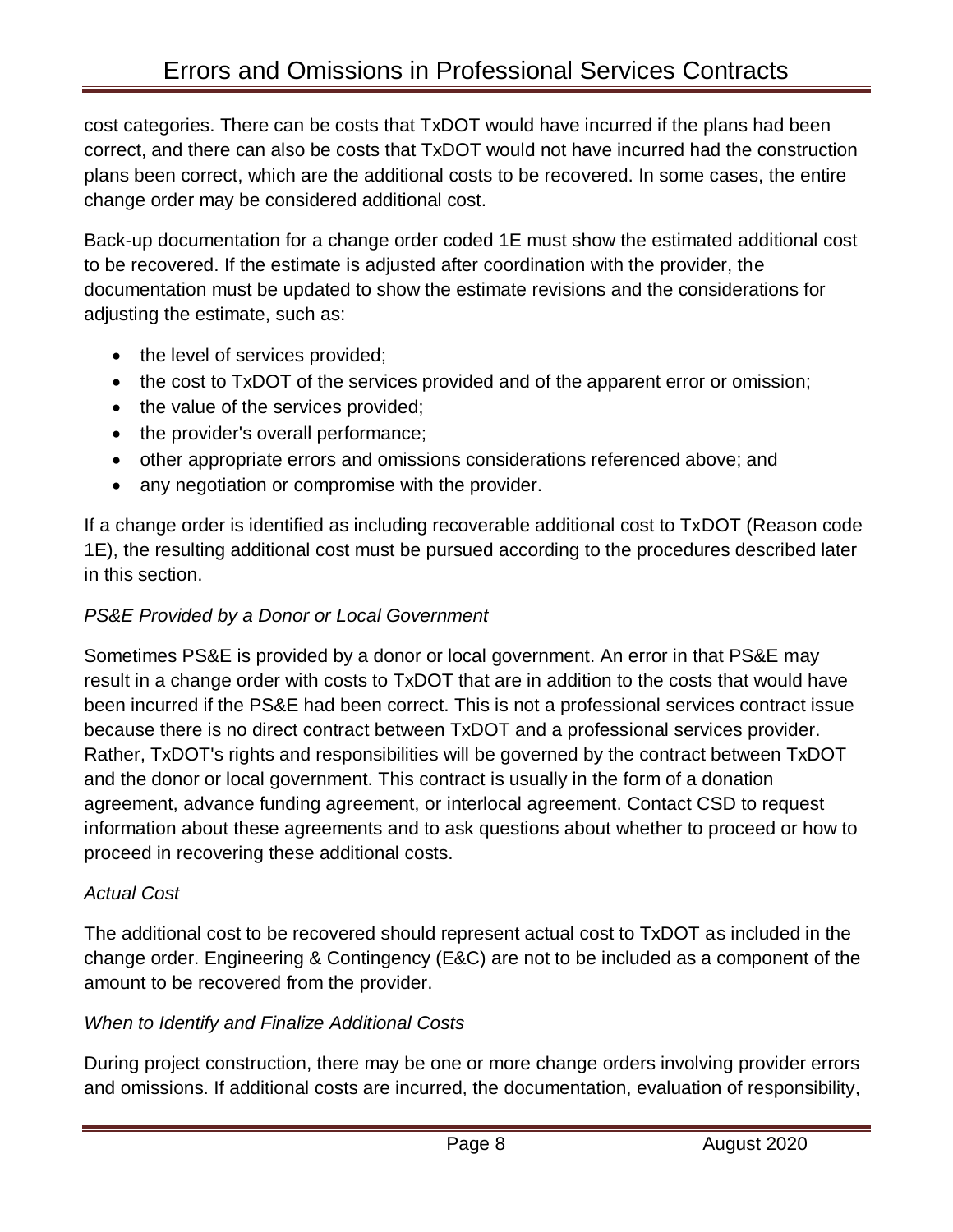and quantification of additional cost for each change order should occur while knowledgeable staff is available and accurate recollection of relevant information is possible. The TxDOT PM from the design phase must be consulted, as needed.

Within a reasonable time after execution of each change order, the appropriate TxDOT staff must coordinate with the provider to verify and finalize the additional cost to be recovered and complete any necessary documentation. If there is a genuine disagreement, TxDOT must look for a way to resolve the disagreement through negotiation and compromise. Resolution may not be possible if the provider does not agree with the identification of fault, its identified share of responsibility, or the determination of amount to be requested.

Upon agreement, refer to the **When to Request Payment** section of this document for considerations used in timing the payment request. If it is determined that no agreement can be reached, TxDOT must identify a reasonable point to stop the current coordination effort and refer to the **When to Request Payment** section for information about considerations used in timing the payment request.

# **When to Request Payment**

# **Overview**

The duration and complexity of construction projects varies considerably. The frequency and timing of possible error and omission change orders on a project also varies. The request for payment can occur by change order or after project completion. TxDOT must discuss timing with the provider when finalizing additional costs for a change order, and consider its comments in determining when to request payment.

# **By Change Order**

At the time the additional cost is being finalized, subsequent to a change order, resolution may not be possible if the provider does not agree with the identification of fault, its identified share of responsibility, or the determination of amount to be requested. Upon agreement or determination that no agreement can be reached, TxDOT will proceed with cost recovery procedures identified in the **Cost Recovery Procedures** section of this document.

# **Upon Project Completion**

Upon completion of the construction project, the appropriate TxDOT staff must review change orders involving additional cost to be recovered. TxDOT staff must notify the provider in writing of the project's construction completion, outline the errors and omissions and the additional costs as documented with the change orders. The notification must include references to any previous points of coordination and agreements (see the **Change Order** section of this document). The letter must also state that the consultant has 30 calendar days to request a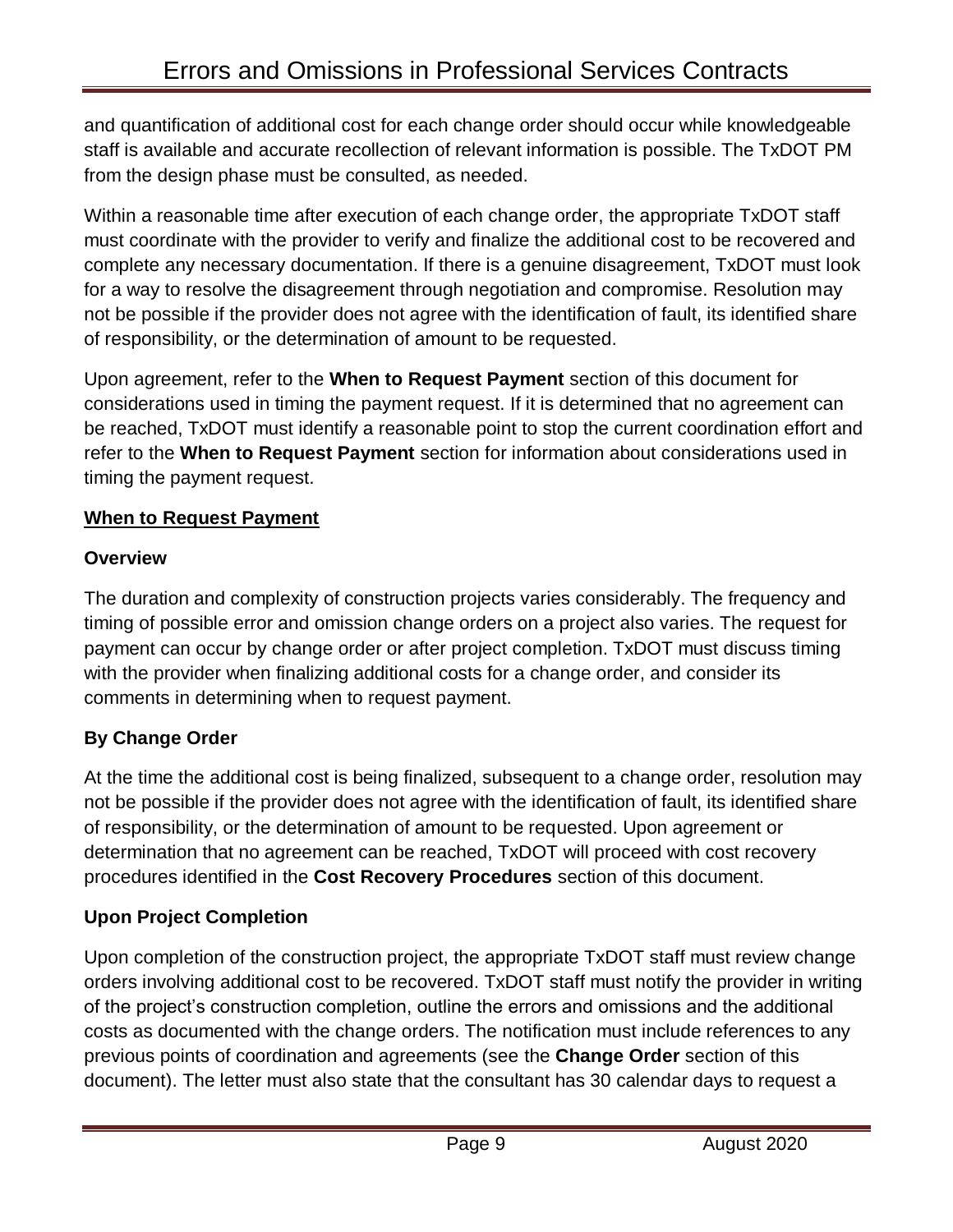meeting to discuss any remaining questions and that if no meeting is requested by the provider, TxDOT will proceed with the formal request for payment.

## *Meeting Requested*

If the provider requests a meeting, the District or Division will use this meeting, if appropriate, to consider any additional information or explanation that may affect the cost identified for recovery. As a result of the meeting, the identified cost may or may not change, the provider may be in agreement, or the provider may disagree.

If there is a genuine disagreement, TxDOT must look for a way to resolve the disagreement through negotiation and compromise prior to initiating cost recovery procedures. Resolution may not be possible if the provider does not agree with the identification of fault, its identified share of responsibility, or the determination of the amount to be requested. Upon agreement or determination that no agreement can be reached, TxDOT must proceed with cost recovery procedures identified in the **Cost Recovery Procedures** section of this document.

## *No Meeting Requested*

If no meeting is requested, TxDOT will proceed with cost recovery procedures identified in the **Cost Recovery Procedures** section of this document.

### **In-kind Services**

TxDOT will not accept in-kind services as payment for additional costs owed.

## **Contractor Claims Following Construction**

After a project is constructed there is a possibility of a contractor claim that may involve a previous error and omission identified during construction. Depending on the situation, it's possible the provider could be responsible for some or all of the cost of the contractor claim. If there is a possibility of provider responsibility, upon notice of the contractor claim, the provider must be notified of the situation and be given the opportunity to contribute any information to TxDOT that may be useful in addressing the contractor claim. The provider will not be involved in any discussions or negotiations with the contractor during the claims process.

Upon settlement of all previous claims with the contractor, if additional costs are identified, TxDOT must consider the same factors as during construction in determining the provider's level of responsibility. If additional costs are to be recovered, appropriate TxDOT staff must notify the provider in writing of the final claims and outline the errors and omissions and the additional costs. The notification must include references to any previous points of coordination and preliminary agreements regarding the errors and omissions. The letter must indicate the provider has 30 calendar days to request a meeting to discuss any remaining questions and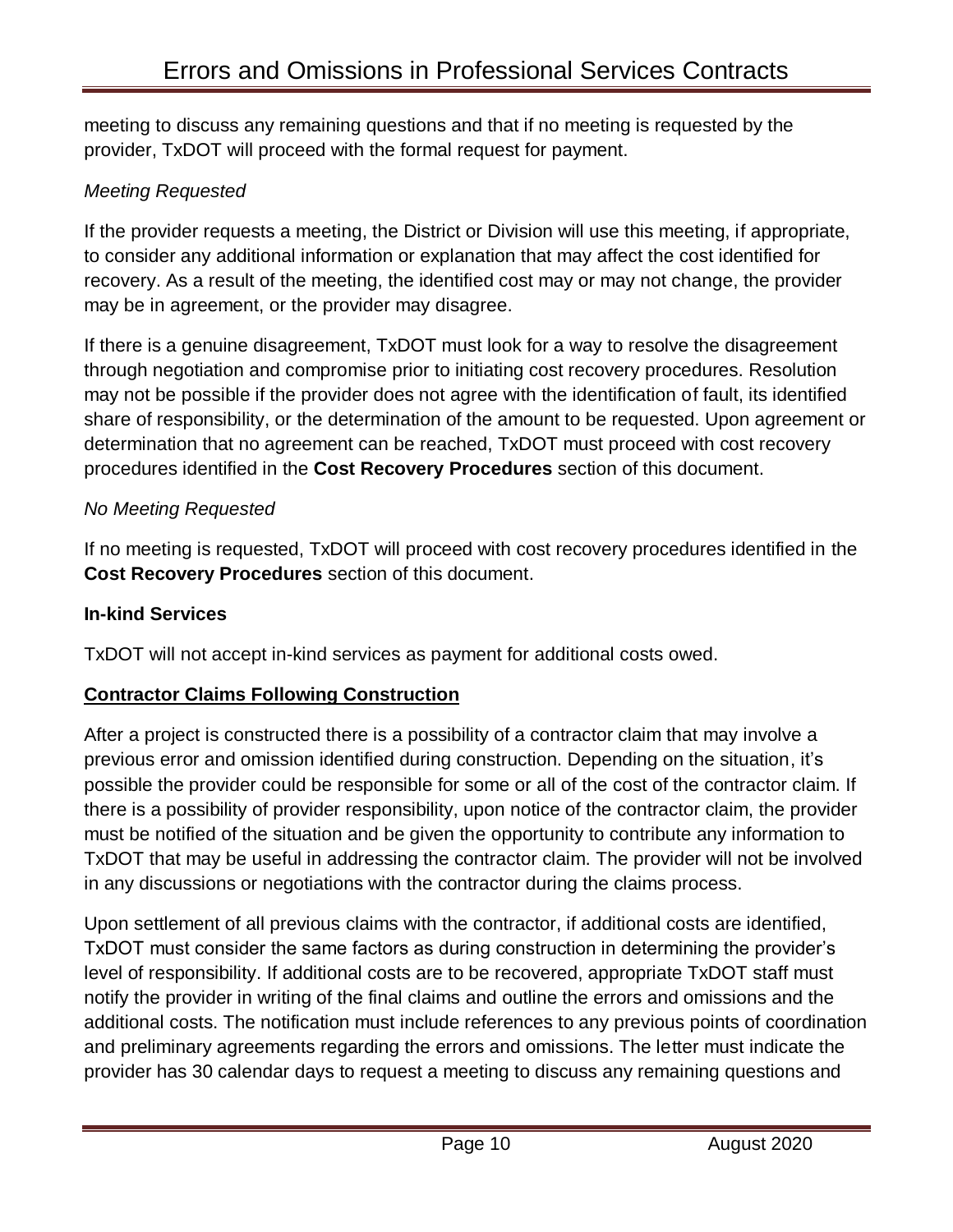that if no meeting is requested by the provider, TxDOT will proceed with the formal request for payment.

If a meeting is requested, refer to the **When to Request a Payment** section of this document. Otherwise, proceed with cost recovery procedures identified in the **Cost Recovery Procedures** section of this document.

## **Post-Construction Design Error**

Sometimes a design error is not discovered until after the project is constructed and in use. The provider remains responsible for the design after construction and after the professional services contract has terminated.

If a possible design error is identified after construction, TxDOT staff must notify the Contract Services Division (CSD) immediately for guidance because the statute of limitations may become a factor. Even if the provider contract is still active, CSD must be contacted for guidance in these situations.

## **Cost Recovery Procedures**

## **Overview**

If payment is being requested subsequent to a recent change order or for one or more change orders at the end of a project, coordination with the provider should have already occurred to finalize the additional cost to be requested. For requests at the end of a project, if a related contractor claim is anticipated, refer to the **Contractor Claims Following Construction** section of this document. It may be preferable to postpone the request for payment of the amount identified to-date until all recoverable additional costs for the project have been determined.

The provider may disagree with the determination of responsibility at the time of a change order, at project completion, or during the processing of a contractor claim after construction. If there is a genuine disagreement, TxDOT must look for a way to resolve the disagreement through negotiation and compromise prior to initiating cost recovery procedures. The provider cannot request consideration by TxDOT Administration of the disagreement until after the District or Division has sent the initial notification letter.

## **Initial Notification Letter**

The initial notification letter serves as the formal request for payment indicating the provider's apparent liability for the identified costs. Appropriate TxDOT staff must prepare a certified letter for signature by the District Engineer or Division Director and provide a copy to the PEPS Division and CSD. The letter must include an outline of the errors and omissions, along with the additional costs, and references to any previous points of coordination and preliminary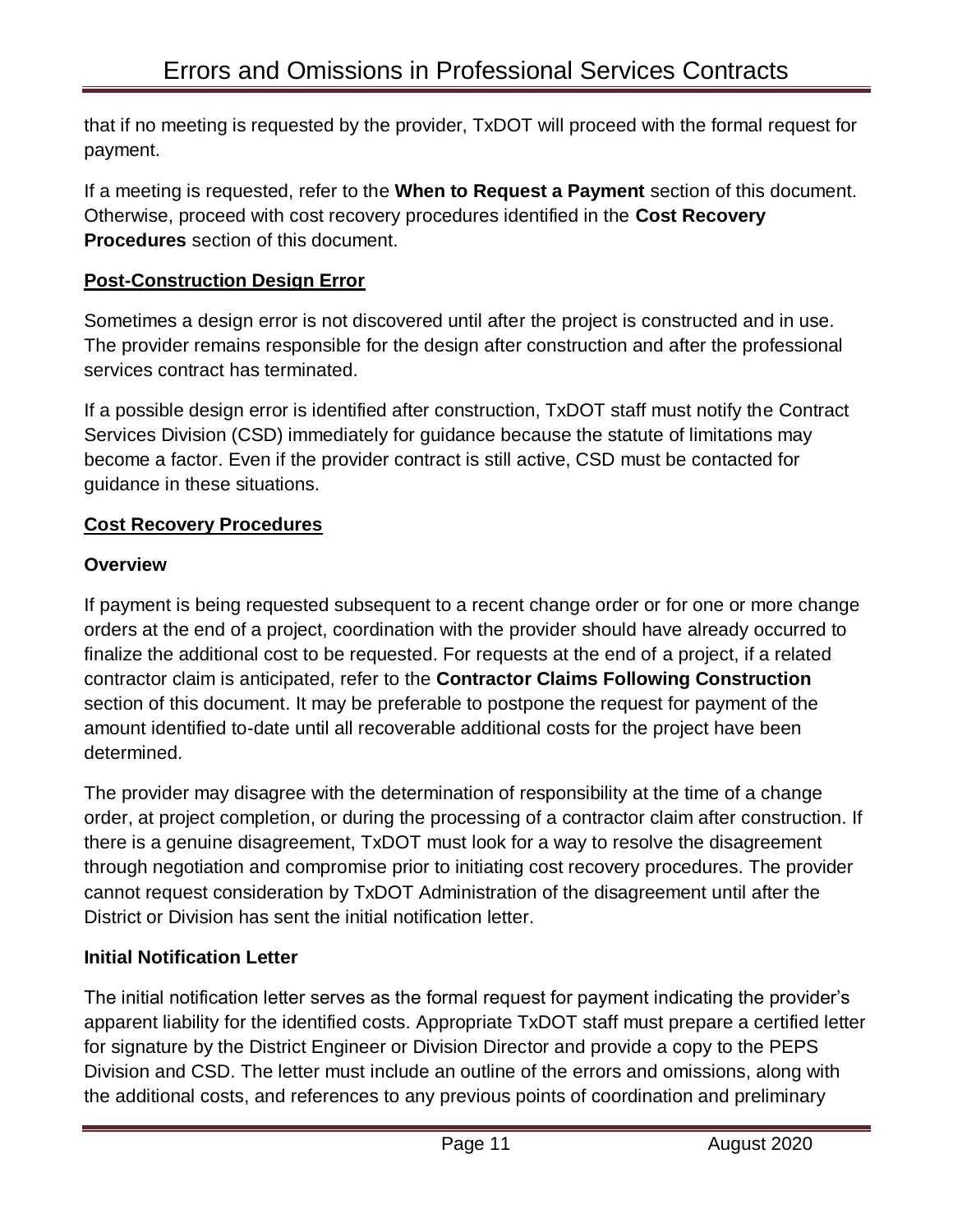agreements. It's possible that both parties know the situation will be resolved after the initial notification letter, or that the provider plans to disagree with a portion or all of the identified cost through the appropriate process.

The letter must also indicate the following:

- the provider must respond within 30 calendar days of the date of the notification letter;
- the provider's response must include:
	- o payment or
	- o a request for consideration by TxDOT Administration regarding whether TxDOT should pursue reimbursement for the identified error and omission, which includes a detailed written explanation of the disagreement;
- specific instructions for how to remit payment as described in the **Remittance of Payment** section of this document; and
- if payment is not received, TxDOT will consider legal action.

# **Payment Received**

When payment is received, the payment will be processed according to the steps identified under the **Remittance of Payment** section of this document. If the provider requests a Release and Settlement Agreement, refer to the **Settlement Agreement** section of this document.

# **Request for Consideration by TxDOT Administration**

When the District Engineer or Division Director receives a provider's request for consideration by TxDOT Administration, the District or Division (D/D) will contact the PEPS Division and submit a complete copy of the initial notification letter together with the consultant's written explanation of disagreement. At this time, the D/D must also identify a primary point of contact. The PEPS Division will coordinate directly with the D/D on any additional steps or submission of information, as requested by the PEPS Division Director.

The PEPS Division Director will coordinate with TxDOT Administration regarding the request for consideration. The Chief Engineer will review the disagreement as submitted through the PEPS Division Director.

# **No Response**

If a satisfactory response is not received within 30 days, the D/D must contact the PEPS Division for further direction.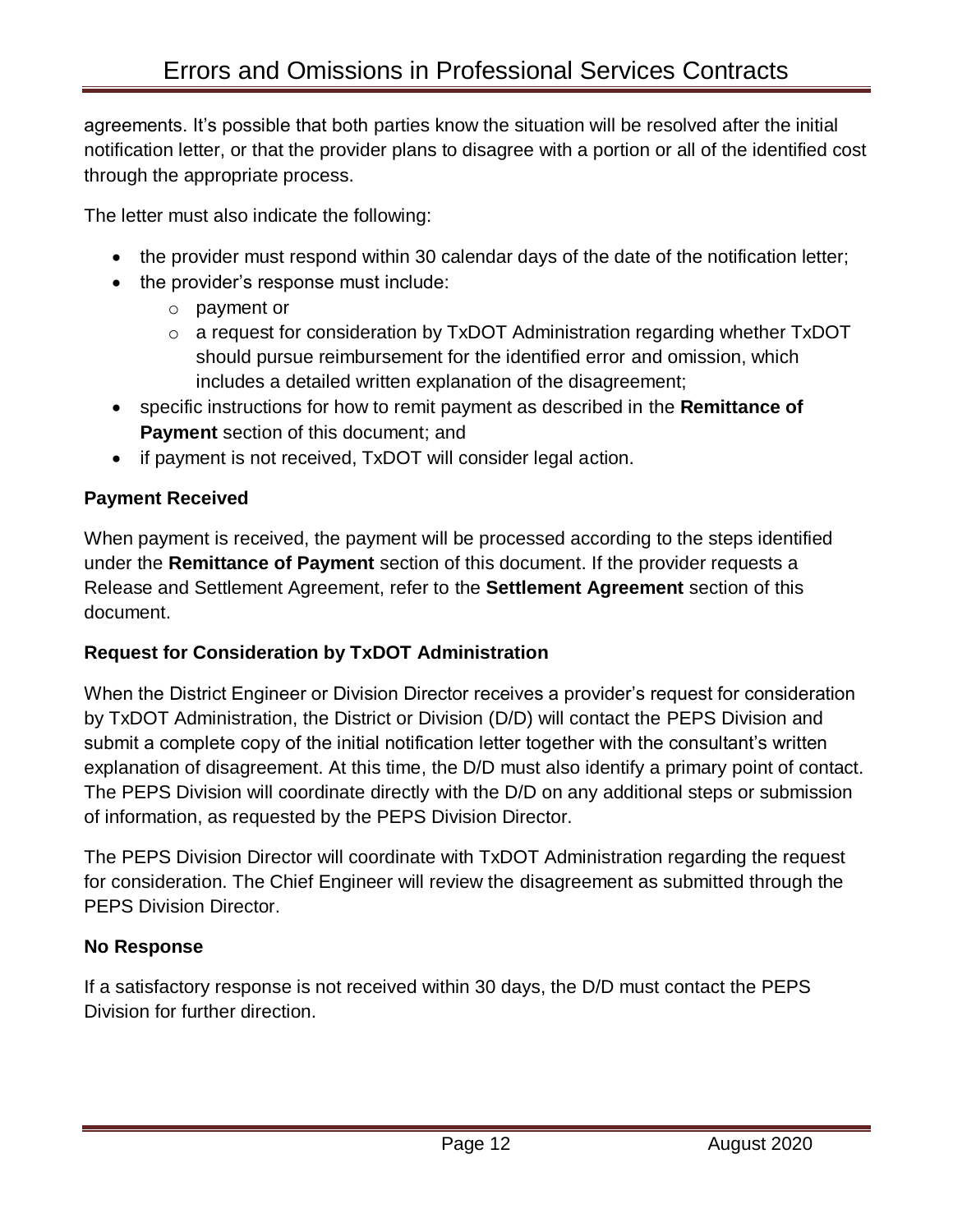## **Consideration by TxDOT Administration**

## **Process**

Consideration by TxDOT Administration provides an opportunity for the disagreement to be reviewed outside the D/D. The number of steps to be taken will depend on the size and extent of the issues involved. Minor issues may be handled through the submission and review of the relevant information by the PEPS Division Director. Other issues may involve a discussion by teleconference including the PEPS Division Director, D/D staff, and provider staff. Larger issues may require one or more meetings with D/D staff and provider staff. D/D staff will be responsible for direct coordination with the provider.

After adequate information has been collected, the PEPS Division Director will submit a summary and recommendation to the Chief Engineer for review and decision.

#### **Notification of Decision**

The PEPS Division will prepare and send a letter to the consultant with the Chief Engineer's decision. The D/D will receive a copy. If payment of a portion or the entire amount is required, the letter will also indicate the following:

- the provider must respond with payment within 30 calendar days of the date of the notification letter;
- specific instructions for how to remit payment as described in the **Remittance of Payment** section of this document; and
- if payment is not received, TxDOT will consider legal action

## **Payment Received**

When payment is received, the payment will be processed according to the steps identified under the **Remittance of Payment** section of this document. If the consultant requests a Release and Settlement agreement, refer to the **Settlement Agreement** section of this document.

#### **No Response**

If a satisfactory response is not received within 30 days, the D/D must contact the PEPS Division for further direction.

#### **Statute of Limitations**

The statute of limitations for a provider to sue TxDOT under its contract is four years, but, under the Civil Practice and Remedies Code Section 16.061, state agencies are exempt from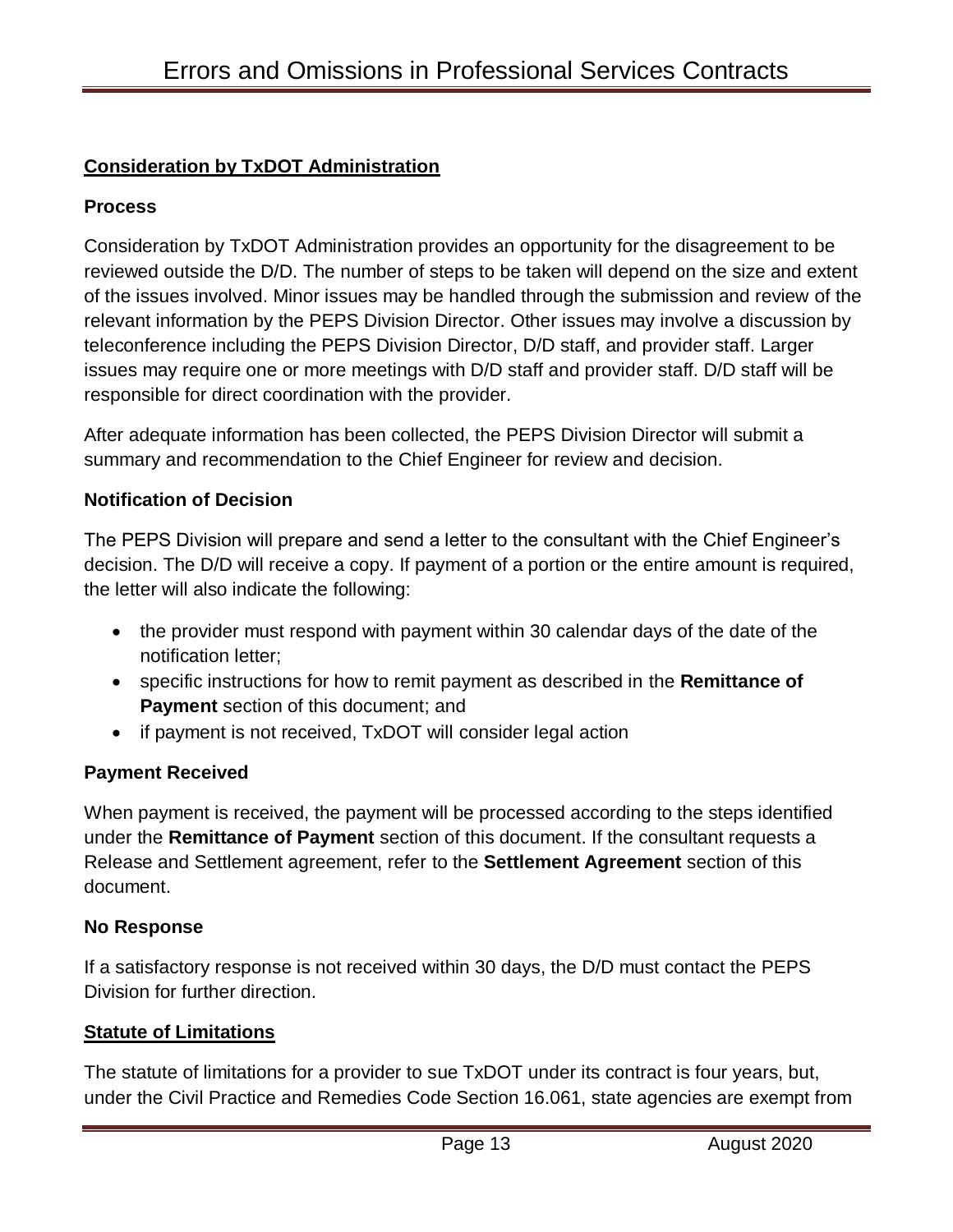that limitation period. However, state agencies are not exempt from Civil Practice and Remedies Code Section 16.008, which provides a ten to twelve-year statute of limitations for state agencies to file suits arising out of defective or unsafe conditions caused by certain professional services providers. In a situation where timing may be a factor due to the statute of limitations, contact the Contract Services Division (CSD) and General Counsel Division (GCD) for specific guidance. GCD will work with the Attorney General's Office to ensure that any suit filed against the provider for recovery of costs will comply with the statute of limitations stated in the applicable code.

#### **Remittance of Payment**

Remittance of payment is to be handled in accordance with [Fi](file:///C:/Users/sjames/AppData/Local/Microsoft/Windows/INetCache/Content.Outlook/fmp/reimbursements.htm)nancial Management Policy Manual, Chapter 6, Section 12, "Reimbursements".

#### **Credit of Recovered Funds**

Credit of recovered funds is to be handled in accordance with the [Fi](file:///C:/Users/sjames/AppData/Local/Microsoft/Windows/INetCache/Content.Outlook/fmp/reimbursements.htm)nancial Management Policy Manual, Chapter 6, Section 12, "Reimbursements".

*NOTE:* Reimbursements received from someone TxDOT has paid can directly offset the expenditures related to the original payment. Form 1234 (JV220) must be completed, signed, and accompany the reimbursement for deposit.

Once a provider has paid for an error and omission, aside from the inconvenience, the additional cost to TxDOT no longer exists. Future reference to an error and omission as having cost TxDOT money is no longer correct because the provider has paid the debt.

#### **Settlement Agreement**

## **Overview of the Release and Settlement Agreement**

If not requested by the provider, it is not necessary to execute a settlement agreement. However, if a provider requests a settlement agreement, contact CSD to assist in the development of the release and settlement agreement.

CSD will determine the form of the release and settlement agreement, whether it be a blanket release or one more narrowly focused. The District or Division must provide CSD with the details of the dispute and a summary of the discussions with the provider. The "dispute" is the error and omission and additional cost that the provider owes TxDOT. In most cases, the release for the dispute will be narrowly focused so that the provider is not released from any more liability than the specific issue being addressed. Contact CSD for assistance with wording the description of the dispute.

#### **Review Requirements**